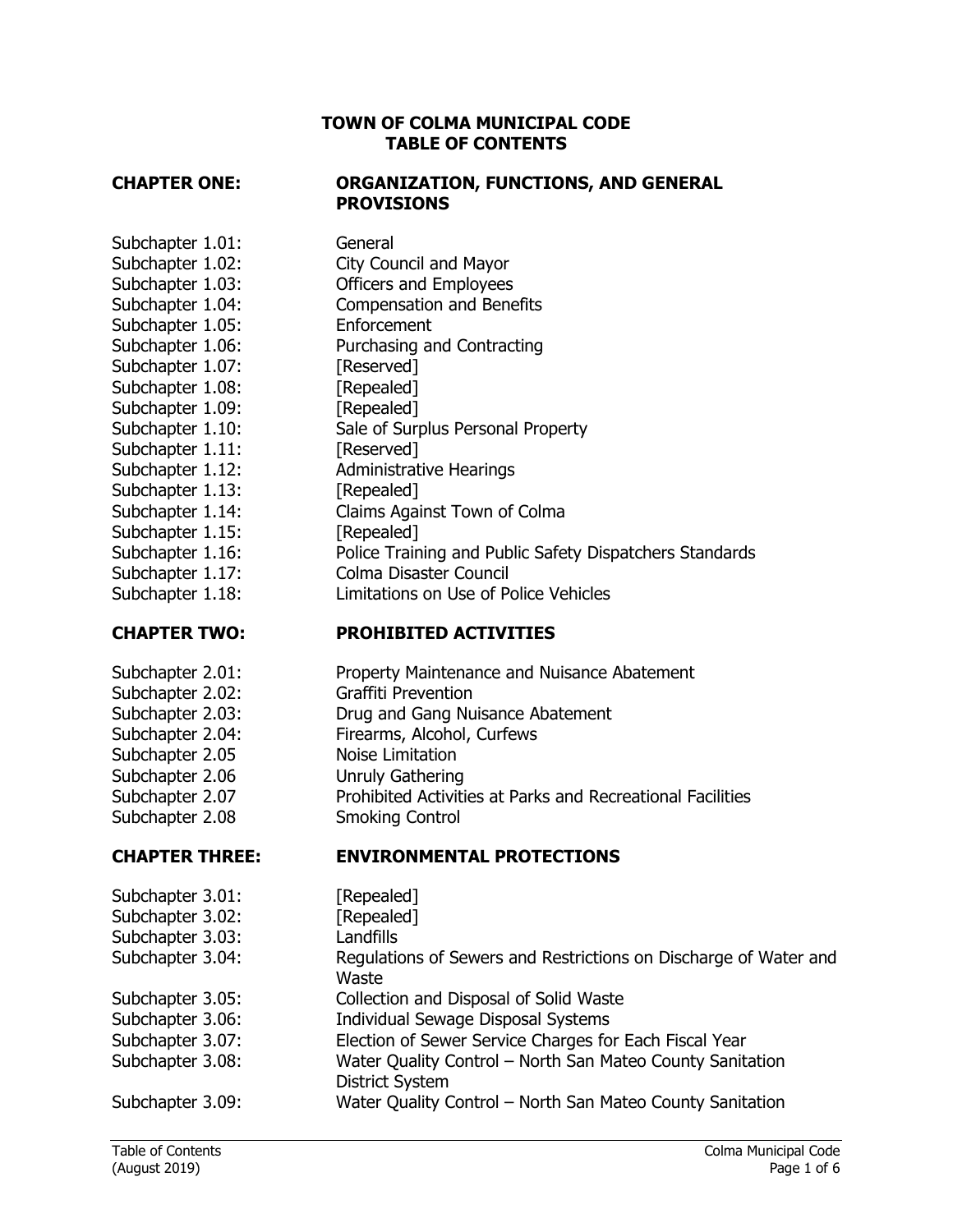| Subchapter 3.10:     | <b>District</b><br>Town of Colma Storm Water Management and Discharge<br><b>Control Code</b> |
|----------------------|----------------------------------------------------------------------------------------------|
| Subchapter 3.11:     | <b>Woodburning Appliances</b>                                                                |
| <b>CHAPTER FOUR:</b> | <b>BUSINESS ACTIVITIES</b>                                                                   |
| Subchapter 4.01:     | Business Registration and Registration Tax                                                   |
| Subchapter 4.02:     | Regulation and Prohibition of Certain Business Activities                                    |
| Subchapter 4.03:     | Regulation of the Sale and Distribution of Milk and Cream for<br><b>Human Consumption</b>    |
| Subchapter 4.04:     | Regulation of Food Establishments, Issuance of Permits, Fees and<br>Penalties                |
| Subchapter 4.05:     | Licensing and Regulation of Massage Establishments and Massage<br><b>Technicians</b>         |
| Subchapter 4.06:     | Fortune-Telling                                                                              |
| Subchapter 4.07:     | <b>Regulating Signs</b>                                                                      |
| Subchapter 4.08:     | Cable System, Open Video, Telecommunications and Franchises                                  |
| Subchapter 4.09:     | <b>Gambling Establishments</b>                                                               |
| Subchapter 4.10:     | <b>Tobacco Retailer's Permit</b>                                                             |
| Subchapter 4.11:     | Shopping Cart Removal, Impoundment and Disposal                                              |
| Subchapter 4.12      | Reusable Bags                                                                                |
| Subchapter 4.13      | Disposable Polystyrene Food Service Ware                                                     |
| Subchapter 4.14      | <b>Bingo Games</b>                                                                           |
| <b>CHAPTER FIVE:</b> | PLANNING, ZONING, USE, DEVELOPMENT OF LAND AND<br><b>IMPROVEMENTS</b>                        |
| Subchapter 5.01:     | General                                                                                      |

| Subchapter 5.01: | General                                                                    |
|------------------|----------------------------------------------------------------------------|
| Subchapter 5.02: | Subdivision and Parcel Maps                                                |
| Subchapter 5.03: | Zoning                                                                     |
| Subchapter 5.04: | <b>Building and Construction</b>                                           |
| Subchapter 5.05: | [Repealed]                                                                 |
| Subchapter 5.06: | Tree Cutting and Removal                                                   |
| Subchapter 5.07: | Grading and Erosion and Sediment Control                                   |
| Subchapter 5.08: | Encroachments in Public Rights of Way and Watercourses                     |
| Subchapter 5.09: | Regulation and Procedure for the Removal of Overhead Utility               |
|                  | Facilities and Installation of Underground Facilities in Underground       |
|                  | <b>Utility Districts</b>                                                   |
| Subchapter 5.10: | Transport System Management ("TSM") Program                                |
| Subchapter 5.11: | Water Efficient Landscape Regulations                                      |
| Subchapter 5.12: | <b>Inclusionary Housing</b>                                                |
| Subchapter 5.13: | <b>Park Land Dedication</b>                                                |
| Subchapter 5.14: | Development Processing Fees                                                |
| Subchapter 5.15: | Requests for Reasonable Accommodations in Housing                          |
| Subchapter 5.16  | <b>Special Events</b>                                                      |
| Subchapter 5.17  | <b>Wireless Communications Facilities</b>                                  |
| Subchapter 5.18  | Procedures and Requirements for Consideration of Development<br>Agreements |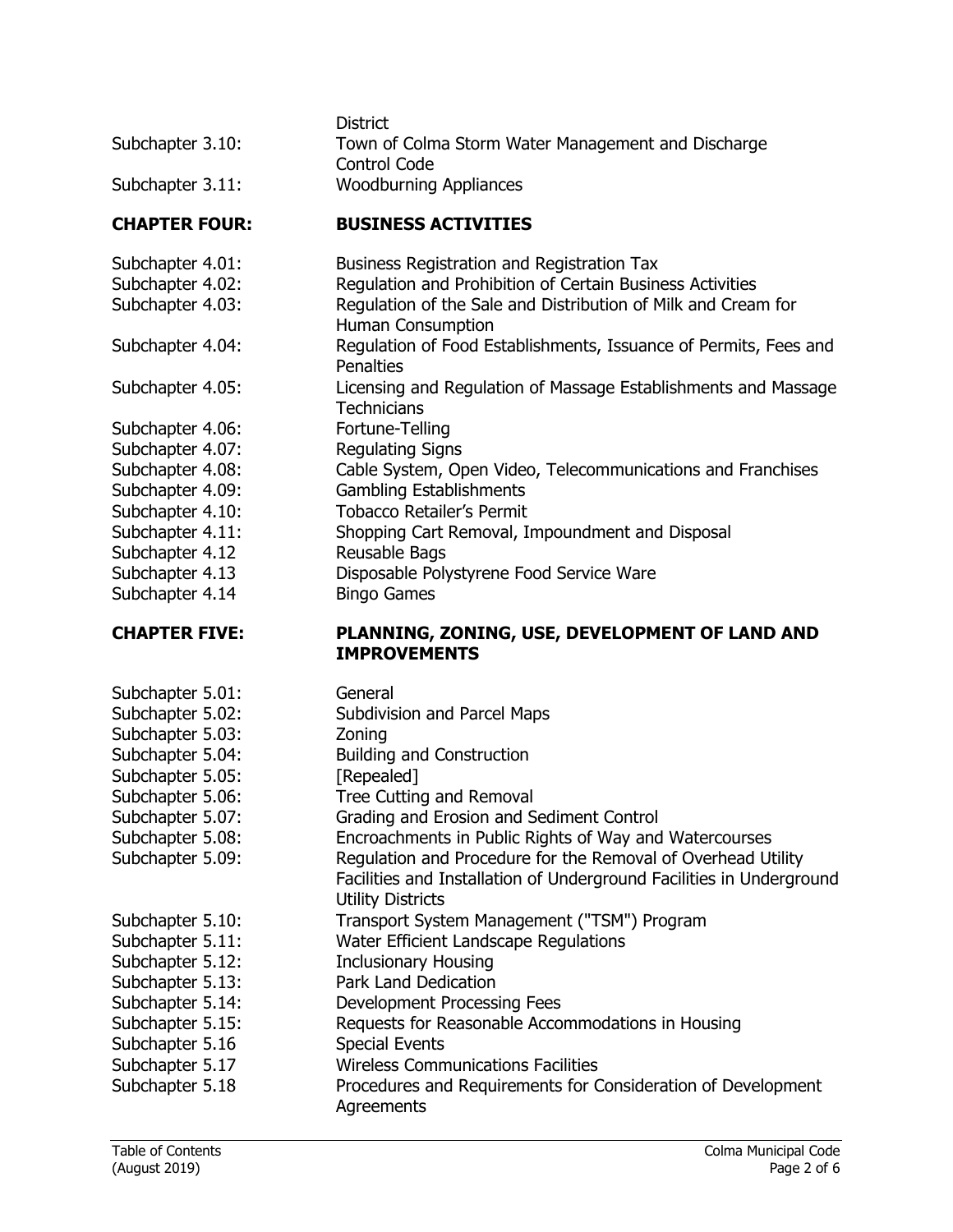| Subchapter 5.19 | <b>Accessory Dwelling Units</b>                           |
|-----------------|-----------------------------------------------------------|
| Subchapter 5.20 | <b>Public Trees</b>                                       |
| Subchapter 5.21 | Wireless Communication Facilities in Public Rights-of-Way |

## **CHAPTER SIX: VEHICLE AND TRAFFIC CODE**

Subchapter 6.01: General Subchapter 6.03: Rules of the Road

Subchapter 7.02: Sales Tax

# **CHAPTER EIGHT: ANIMALS**

Subchapter 8.01: General Subchapter 8.05: Poultry and Fowl

Subchapter 6.02: Preferential Parking Subchapter 6.04: Towing and Removal of Vehicles Subchapter 6.05: Skateboards, Coasters and Similar Devices Subchapter 6.06 Electric Vehicle Charging Stations

## **CHAPTER SEVEN: REVENUE AND TAXATION**

Subchapter 7.01: Documentary Stamp Tax on Sale of Real Property Subchapter 7.03: Special Gas Tax Street Improvement Fund Subchapter 7.04 Transient Occupancy Tax

Subchapter 8.02: Spaying, Neutering and Breeding Subchapter 8.03: Animal Fanciers Permit Subchapter 8.04: Regulating Livestock Animals Subchapter 8.06: Regulation of Pigeons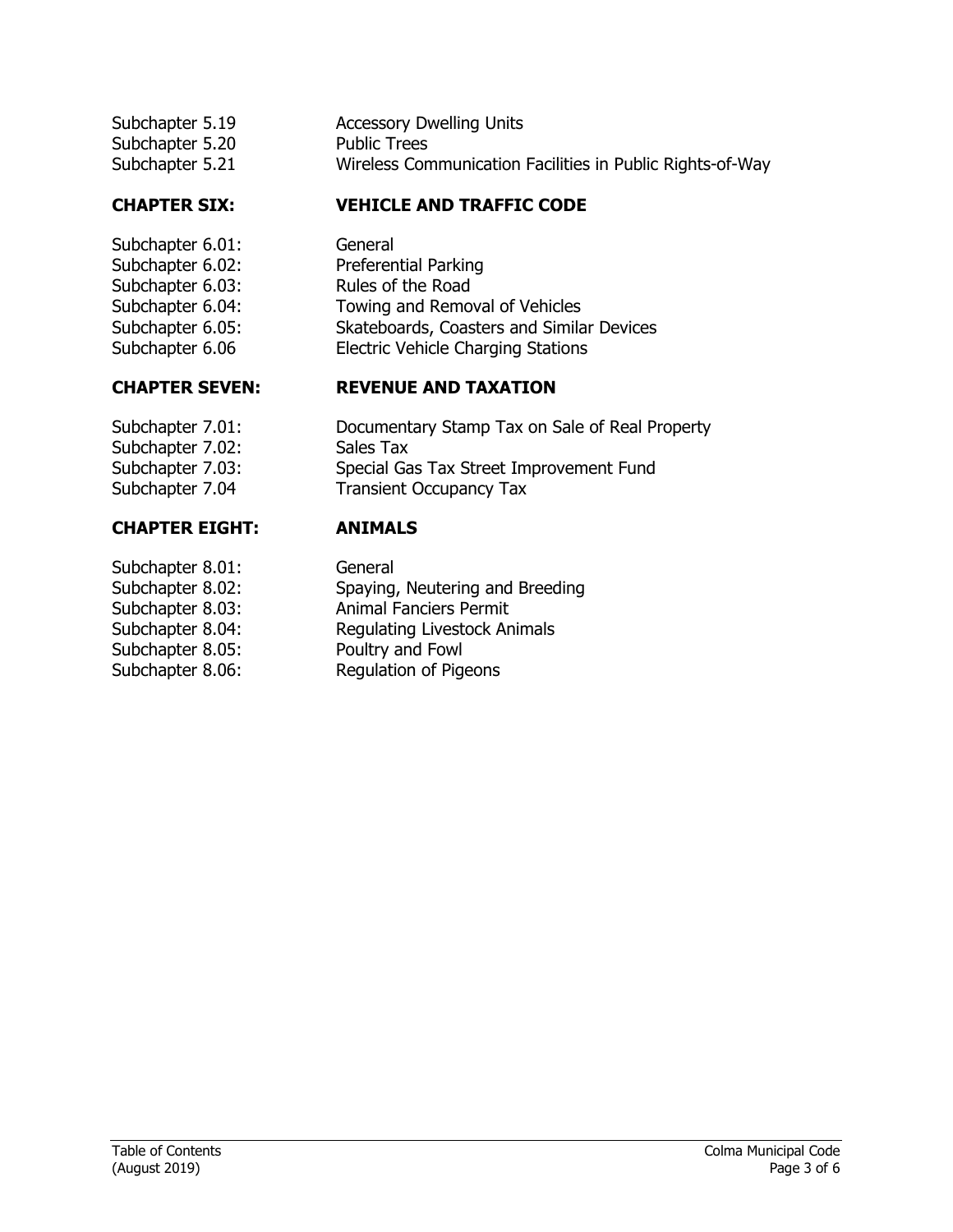### **ADDENDUM: UNCODIFIED ORDINANCES**

(Ordinances in Effect But Not in the Code)

No. 15 Changing Name San Bruno Avenue to Hillside Boulevard

| No. 61      | Granting Franchise to Pacific Gas and Electric Company (Electricity)                                                                 |
|-------------|--------------------------------------------------------------------------------------------------------------------------------------|
| No. 62      | Granting Franchise to Pacific Gas and Electric Company (Gas)                                                                         |
| No. 77      | Granting City and County of San Francisco Easement                                                                                   |
| No. 87      | Intention of Town to Vacate Portions of Public Streets                                                                               |
| No. 88      | Approving Annexation Uninhabited Contiguous Territory                                                                                |
| No. 89      | <b>Intention to Vacate Street</b>                                                                                                    |
| No. 101     | Clarifying Use of Name of "Town of Colma"                                                                                            |
| No. 145     | Designation of Hillside Boulevard as a County Highway                                                                                |
| No. 146     | Approving Annexation of Portion of Junipero Serra Boulevard                                                                          |
| No. 184     | Requesting Inclusion of All of Town Within Colma Fire District                                                                       |
| No. 193     | Amending Ordinance No. 145                                                                                                           |
| No. 395     | Establishing a Parking and Business Improvement Area (280 Metro Center)                                                              |
| No. 396     | Establishing Rules and Regulations for the Use of Public Parking (280 Metro<br>Center)                                               |
| No. 574     | Ordinance Adopting an Amended Zoning Map and Approving a Planned<br>Development Zone for Parcel No. 008-421-170                      |
| No. 579     | Ordinance Adopting an Amended Zoning Map and Approving a Planned<br>Development Zone for Parcel No. 011-331-220 (300 Hoffman Street) |
| No. 580     | Ordinance Adopting an Amended Zoning Map and Approving a Planned<br>Development Zone for Parcel No. 010-423-202                      |
| No. 588     | Ordinance Amended Zoning Map and Approving a Planned Development Zone for<br>1401 Mission Road (Parcel No. 101-213-040 and -050)     |
| No. 592     | Ordinance Establishing a Procedure for Filing Claims Against the Town of Colma                                                       |
| No. 594     | Ordinance Requiring Person to Use Helmets, Elbow Pads and Kneepads While<br><b>Using Town Skateboard Park</b>                        |
| No. 599/600 | An Ordinance Authorizing an Amendment to Contract Between Town of Colma                                                              |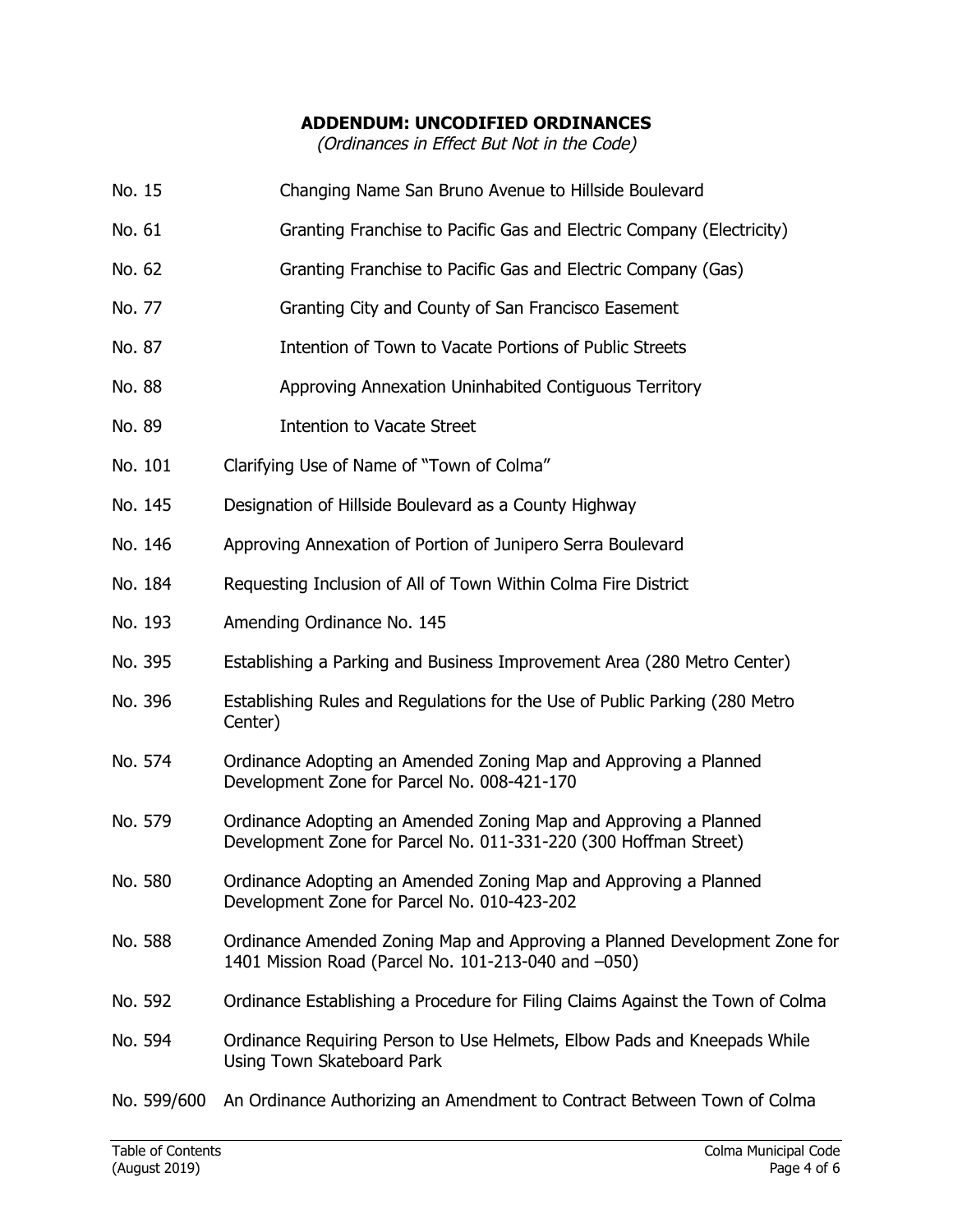|             | and the Board of Administration of the California Public Employee's Retirement<br>System                                                                                                                 |
|-------------|----------------------------------------------------------------------------------------------------------------------------------------------------------------------------------------------------------|
| No. 602/603 | Ordinance Establishing a Four-Hour Limited Parking Green Zone and a 30-Minute<br>Limited Parking Green Zone on Portions of Mission Road                                                                  |
| No. 606     | Ordinance Providing for the Regulation, Licensing and Control of Animals for<br>Spaying and Neutering, and Regulating and Animal Fanciers                                                                |
| No. 607     | Ordinance Authorizing City Manager to Approve or Deny Certain Claims                                                                                                                                     |
| No. 610     | An Ordinance to Zone Properties at 415 and 423 F Street (APN 008-144-280 and<br>-300) and 1520 Hillside Boulevard (011-341-540 and -740) [Sterling Park and<br>Hillside Park Sites] for "P" (Public) Use |
| No. 612     | An Urgency Ordinance Allowing Third Party Proposition Players, Changing Rules<br>for Deposit Accounts, and Re-Numbering the Cardroom Ordinance                                                           |
| No. 613     | An Ordinance Allowing Third Party Proposition Players, Changing Rules for<br>Deposit Accounts, and Re-Numbering the Cardroom Ordinance                                                                   |
| No. 614     | An Ordinance Authorizing an Amendment to the Contract Between the Town of<br>Colma and the Board of Administration of the California Public Employee's<br>Retirement System                              |
| No. 626     | Ordinance Amending the Grounds for Denial, Revocation or Suspension of<br>Registration Permits for Gambling Establishment Employees and Providing for<br>Appeals from Those Decisions                    |
| No. 628     | An Ordinance Regulating Multi-Family Uses, Boarding Houses and Rooming<br>Houses in Single-Family Residential Zones                                                                                      |
| No. 629     | An Ordinance Fixing the Location of the Three Official Bulletin Boards of the<br>Town of Colma                                                                                                           |
| No. 636     | An Ordinance Regulating the Keeping, Maintaining and Releasing of Pigeons and<br>Prohibiting Feeding of Wild Animals and Birds on Public Property                                                        |
| No. 637     | An Urgency Ordinance Prohibiting the Feeding of Wild Animals and Birds on<br><b>Public Property</b>                                                                                                      |
| No. 639     | An Ordinance Requiring Inclusionary Housing Units or In-Lieu Fees in New<br><b>Residential Developments</b>                                                                                              |
| No. 642     | An Ordinance Authorizing an Amendment to the Contract with California Public<br>Employees' Retirement System relating to Retirement Benefits                                                             |
| No. 680     | An Urgency Ordinance Establishing a Moratorium On the Issuance of Any New<br>Massage Technician License or Any New or Expanded Massage Establishment<br>License or Permit                                |